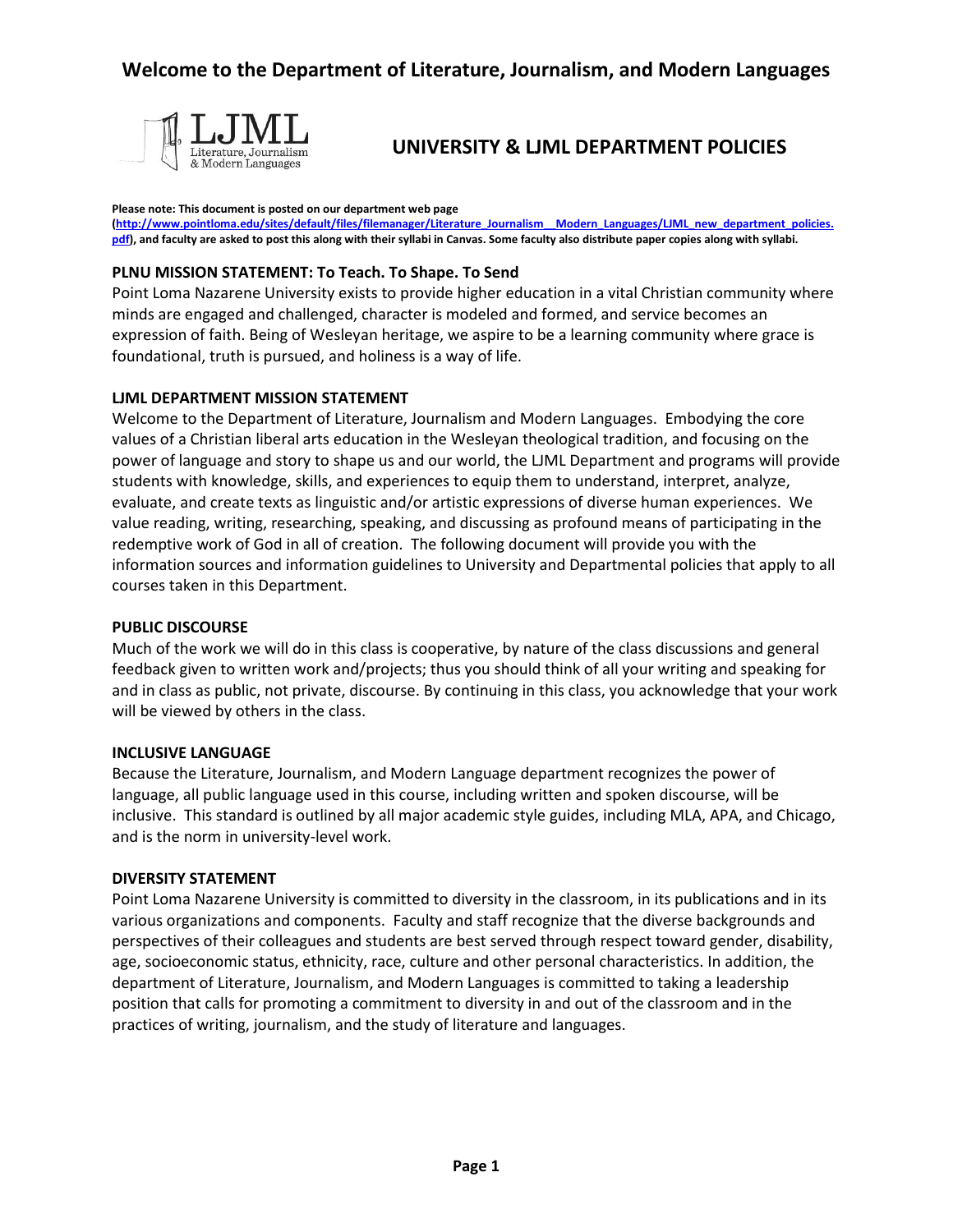# **Welcome to the Department of Literature, Journalism, and Modern Languages**

## **FERPA POLICY (**FERPA stands for Family Educational Rights and Privacy Act)

In compliance with federal law, neither PLNU student ID nor social security number should be used in publicly posted grades or returned sets of assignments without student written permission. This class will meet the federal requirements by (Note: each faculty member should choose one strategy to use: distributing all grades and papers individually; requesting and filing written student permission; or assigning each student a unique class ID number not identifiable on the alphabetic roster.). Also in compliance with FERPA, you will be the only person given information about your progress in this class unless you have designated others to receive it in the "Information Release" section of the student portal. See [\(Education Records \(FERPA\) and Directory Information\)](http://catalog.pointloma.edu/content.php?catoid=18&navoid=1278#Education_Records__FERPA__and_Directory_Information) in the undergraduate student catalog. Education Records (FERPA) and Directory Information

## **ACADEMIC ACCOMMODATIONS (**[Academic Accommodations](http://catalog.pointloma.edu/content.php?catoid=18&navoid=1278#Academic_Accommodations)**)**

While all students are expected to meet the minimum academic standards for completion of their courses as established by the instructors, students with special needs may require academic accommodations. At Point Loma Nazarene University, students requesting academic accommodations must file documentation with the Disability Resource Center (DRC), located in the Bond Academic Center. Once the student files documentation, the Disability Resource Center contacts the student's instructors and provides written recommendations for reasonable and appropriate accommodations to meet the individual needs of the student. This policy assists the university in its commitment to full compliance with Section 504 of the Rehabilitation Act of 1973, the Americans with Disabilities (ADA) Act of 1990, and ADA Amendments Act of 2008, all of which prohibit discrimination against students with special needs and guarantees all qualified students equal access to the benefits of PLNU programs and activities.

Students have the right to appeal decisions regarding academic accommodations. In order to provide prompt and equitable resolution, the student must submit a written or verbal statement to the Director of Academic Advising who will conduct the appeal process in consultation with the Vice President for Student Development.

## **ACADEMIC HONESTY (**[Academic Honesty](http://catalog.pointloma.edu/content.php?catoid=18&navoid=1278#Academic_Honesty)**)**

The Point Loma Nazarene University community holds the highest standards of honesty and integrity in all aspects of university life. Any violation of the university's commitment is a serious affront to the very nature of Point Loma's mission and purpose.

Violations of academic honesty include cheating, plagiarism, falsification, aiding academic dishonesty, and malicious interference.

*Cheating* is the use of unauthorized assistance that results in an unfair advantage over other students. It includes but is not limited to: Bringing and/or using unauthorized notes, technology or other study aids during an examination; looking at other students' work during an exam or in an assignment where collaboration is not allowed; attempting to communicate with other students in order to get help during an exam or in an assignment where collaboration is not allowed; obtaining an examination prior to its administration; allowing another person to do one's work and submitting it as one's own; submitting work done in one class for credit in another without the instructor's permission.

*Plagiarism* is the use of an idea, phrase or other materials from a source without proper acknowledgment of that source. It includes but is not limited to: The use of an idea, phrase, or other materials from a source without proper acknowledgment of that specific source in a work for which the student claims authorship; the misrepresentation and/or use of sources used in a work for which the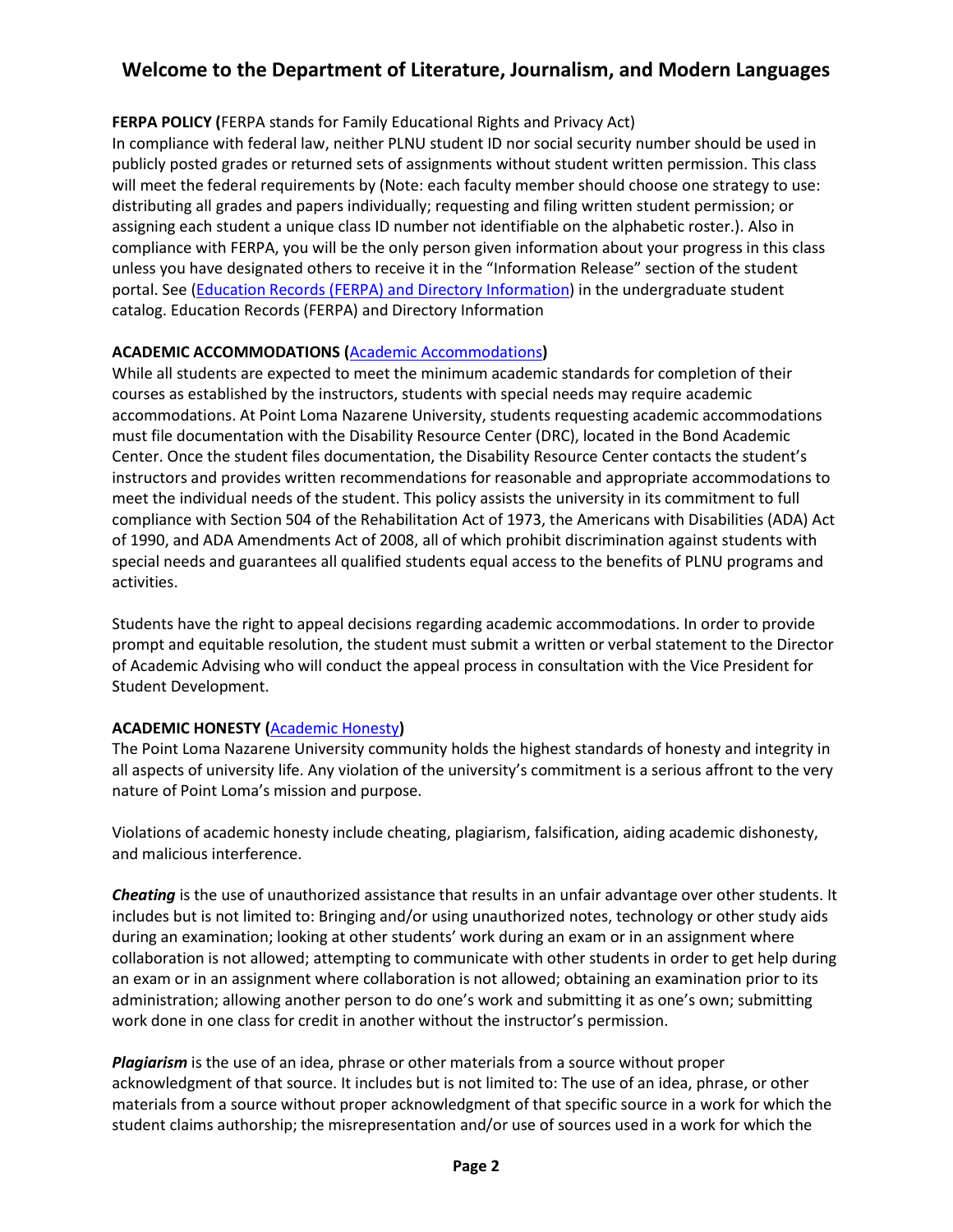# **Welcome to the Department of Literature, Journalism, and Modern Languages**

student claims authorship; the use of papers purchased online as all or part of an assignment for which the student claims authorship; submitting written work, such as laboratory reports, computer programs, or papers, which have been copied from the work of other students, with or without their knowledge and consent.

*Falsification* is the alteration of information or forging of signatures on academic forms or documents. It includes but is not limited to: using improper methods of collecting or generating data and presenting them as legitimate; altering graded work and submitting it for re-grading; falsifying information on official academic documents such as drop/add forms, incomplete forms, petitions, recommendations, letters of permission, transcripts or any other university document; misrepresenting oneself or one's status in the university.

*Aiding academic dishonesty* is assisting another person in violating the standards of academic honesty. It includes but is not limited to: Allowing other students to look at one's own work during an exam or in an assignment where collaboration is not allowed; providing information, material, or assistance to another person knowing that it may be used in violation of academic honesty policies; providing false information in connection with any academic honesty inquiry.

*Malicious intent* is misuse of academic resources or interference with the legitimate academic work of other students. It includes but is not limited to: removing books, journals or pages of these from the library without formal checkout; hiding library materials; refusing to return reserve readings to the library; damaging or destroying the projects, lab or studio work or other academic product of fellow students.

A student remains responsible for the academic honesty of work submitted in PLNU courses and the consequences of academic dishonesty beyond receipt of the final grade in the class and beyond the awarding of the diploma. Ignorance of these catalog policies will not be considered a valid excuse or defense. Students may not withdraw from a course as a response to a consequence.

## **Response Procedure**

The following response procedure is recommended to faculty who discover a violation of academic honesty:

- 1. Fact-finding: The faculty member should attempt to speak or otherwise communicate informally with the student as a first step.
- 2. Communication of Consequence: Once the violation is discovered, the instructor should send a written communication to the student regarding the incident and the consequences. Instructors can give students an "F" on a specific assignment or an "F" in the course as a consequence of violations of academic honesty.
- 3. Internal Communication: The instructor should send a report of the incident to the department chair or school dean, the college dean, the Vice President for Student Development and the Vice Provost for Academic Administration. The report should include a description of the violation, the action taken, and evidence of the violation. The offical record of the incident is maintained by the Office of the Vice President for Student Development.
- 4. Further action: Prior instances of misconduct under this or other student conduct policies should be considered in determining disciplinary action for a present violation. As the Vice President for Student Development and the appropriate college dean consult, if additional action seems necessary it would be taken after consultation with the reporting instructor and communicated in writing to the student. Depending upon the seriousness of the incident or pattern of incidents, further actions can include probation, suspension or expulsion.